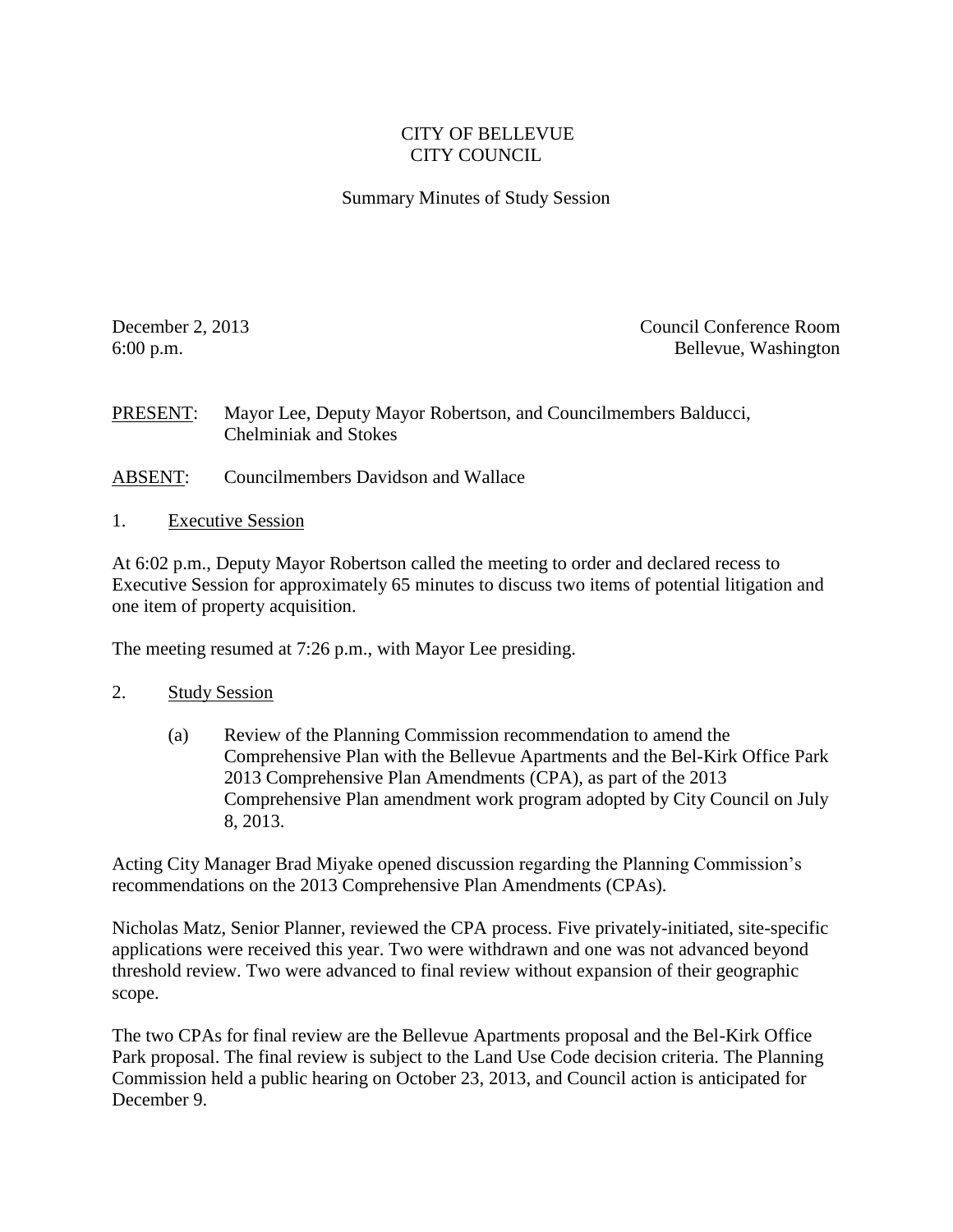The Bellevue Apartments CPA requests a change in the map designation from Office (O) to Multifamily-High (MF-H) for property located at 13902 NE  $8<sup>th</sup>$  Street.

Diane Tebelius, Planning Commission Chair, said the Planning Commission voted 6-0 to approve the Bellevue Apartments site-specific CPA. The Commission determined that it is consistent with Comprehensive Plan policy, conforms with the surrounding area, and benefits the Wilburton/NE 8<sup>th</sup> Street Subarea. It provides the potential for an additional housing choice and takes advantage of the adjacent RapidRide line. While the property is currently designated as Office, it was developed with apartments under a conditional use permit. Ms. Tebelius noted that the Land Use Code assures that infill development will be compatible with the surrounding built environment.

Councilmember Balducci requested information on the specific policies referred to when the CPA is said to be consistent with existing policies. She would like this information for both CPA proposals before the Council takes a vote.

Mr. Matz said he provided the staff report for the Bel-Kirk CPA because he thought that was Ms. Balducci's previous request. He will provide the staff report for the Bellevue Apartments CPA as well.

Ms. Balducci noted adjacent Multifamily-Medium (MF-M) property and questioned why that designation was not chosen for the Bellevue Apartments site.

Mr. Matz said the Bellevue Apartments site is already developed at a density that equates to the maximum of Multifamily-Medium (20 units per acre) but the applicant would like to provide additional development at the higher density. Responding to Ms. Balducci about whether this would set a precedent for adjacent property, Ms. Matz said the neighboring MF-M property has maximized the use of its site and there is no potential for infill development.

Responding to Ms. Balducci, Planning Director Dan Stroh said staff's consideration of the appropriate density included the property's location at a major intersection adjacent to a Neighborhood Business use and its proximity to the RapidRide bus line.

Responding to Mayor Lee, Mr. Stroh said the MF-H designation will allow for some increased density on the Bellevue Apartments site. Mr. Matz said the site could add up to 15 units but is more likely to add 8 to 12 units.

Councilmember Balducci questioned the number of other MF-M developments along NE  $8<sup>th</sup>$ Street and wondered whether they will also want to change their map designations to MF-H. She is not opposed to the CPA proposal, but she tends to struggle with site-specific CPA applications in terms of how they might influence potential future proposals.

Councilmember Stokes observed that areas throughout the community continue to change due to changes in population, demographics, and transportation/transit access. He believes the requested map designation change is appropriate for this specific property and that it is not setting a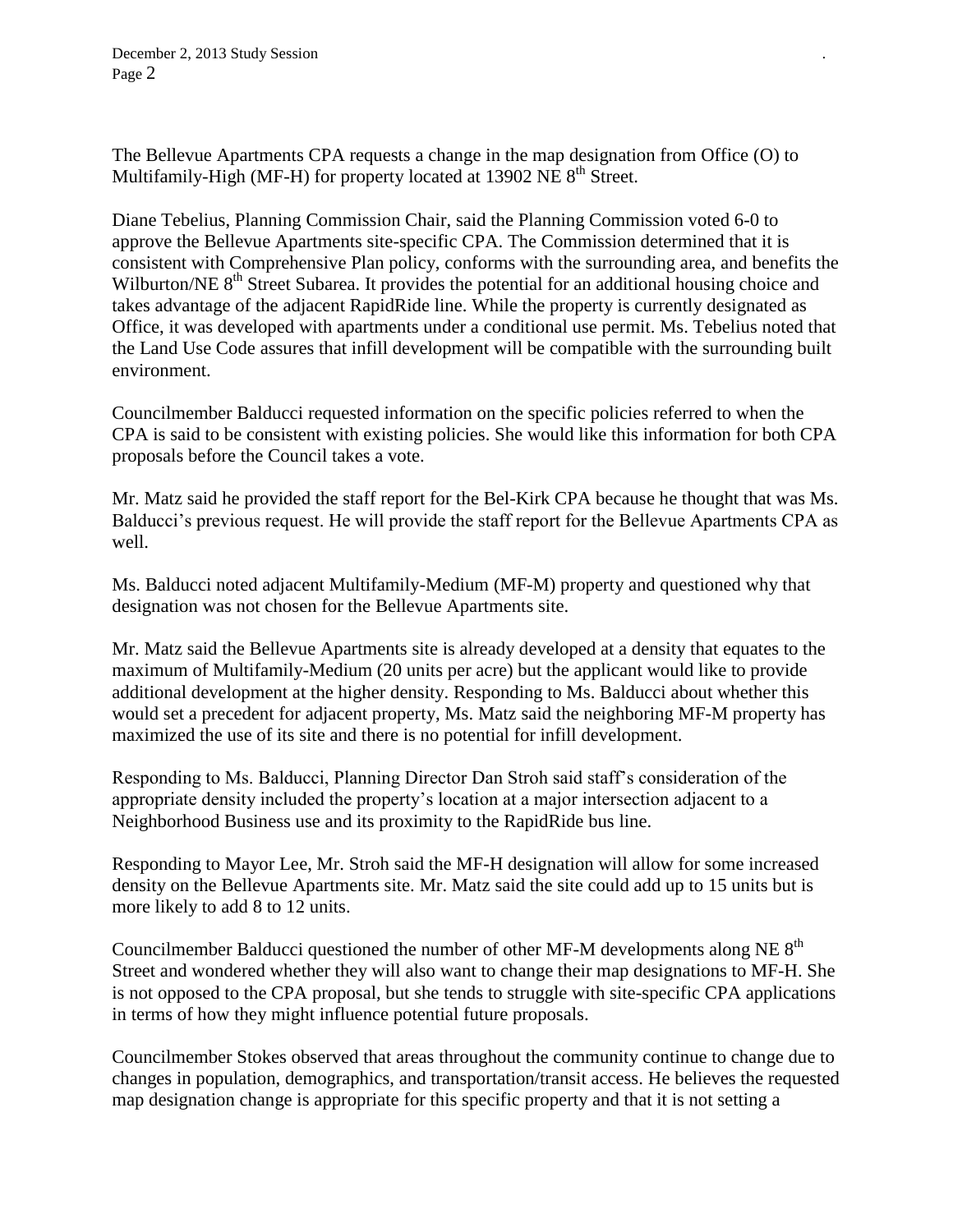negative precedent. Mr. Stokes said he is comfortable with supporting the Bellevue Apartments CPA.

Responding to Councilmember Chelminiak, Mr. Matz said that at the time the apartments were developed, the Office district allowed up to 50 percent of a property's use to be residential. The existing site is developed at half of its potential with no office use at all. The property to the north is an office building.

Deputy Mayor Robertson said she shared Ms. Balducci's question about whether a designation of MF-H for this site would represent a changed circumstance for the MF-M site next door. She noted that the answer was no because the MF-M property is fully developed.

Mr. Matz said the change would not represent a changed circumstance for adjacent property because the Bellevue Apartments site is zoned as Office. This is not the case for the property next door.

Ms. Robertson said one of the changed circumstances for the Bellevue Apartments CPA is the bus rapid transit (BRT) line. She shares Ms. Balducci's earlier question about whether other properties along the route will want to change their zoning for the same reason.

Ms. Robertson said the City is currently undergoing, with the Planning Commission as lead, the major Comprehensive Plan Update. If transit can be considered a changed circumstance, she suggested it would be useful for the Planning Commission to consider that potential along the light rail alignment as part of the Comprehensive Plan Update.

Mr. Stroh said that makes sense in a global perspective. The implications for development adjacent to light rail will be refined beyond the 2014 Comprehensive Plan Update, however.

Ms. Robertson said she feels comfortable knowing that staff and the Planning Commission are taking this into consideration. She said changed circumstances typically applies to unplanned changes. If the light rail alignment is deliberately addressed through the Comprehensive Plan Update, the presence of transit should not generate a flurry of CPA proposals later.

Responding to Ms. Robertson regarding the written communication from David Plummer, Mr. Matz said that Mr. Plummer was involved in the Planning Commission's public hearing and his comments were considered in their deliberations.

Following up on Ms. Robertson's comments, Mayor Lee stated that light rail alone would not create a changed circumstance to allow higher zoning densities. He said the local context will remain the most important consideration.

Mr. Stroh confirmed that the Council has been clear that the light rail alignment will not automatically cause land use changes.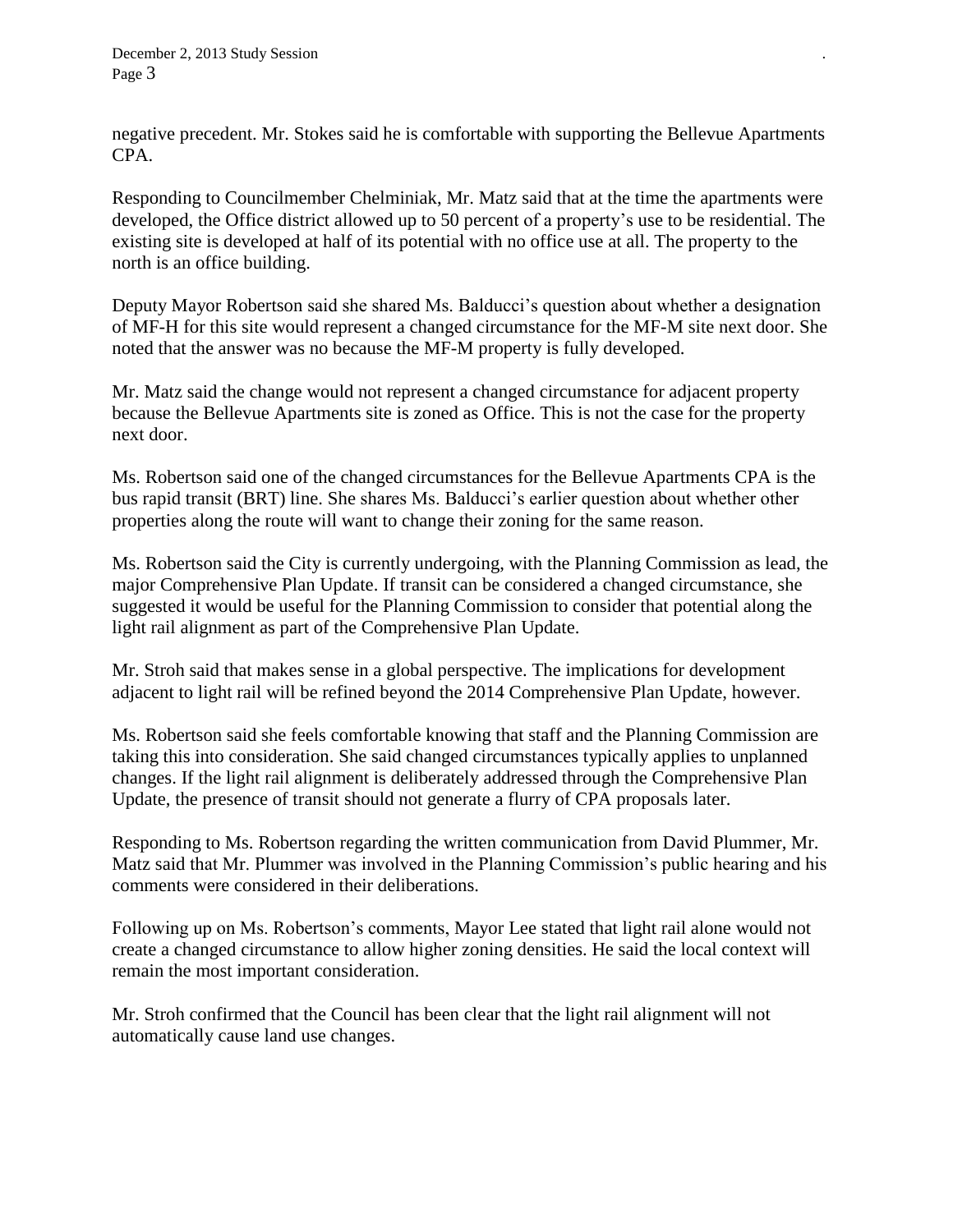Deputy Mayor Robertson clarified that her comment intended to state that the Comprehensive Plan Update should consider the light rail alignment so that it does not create a claim of changed circumstance for any properties later when light rail begins operating.

Councilmember Chelminiak observed that most of the light rail stations will be located where originally anticipated. The exception is the Hospital Station, which Sound Transit initially wanted to locate on the west side of I-405.

Councilmember Stokes commented that the Bellevue Apartments site is a fairly unique situation, and the RapidRide bus line is different than light rail. He is comfortable with the Planning Commission's recommendation to approve the CPA request.

Mayor Lee summarized that the Council is comfortable with the Planning Commission's recommendation regarding the Bellevue Apartments CPA.

Moving on, Nicholas Matz said the Bel-Kirk CPA requests a change in the map designation from Light Industrial (LI) to Office (O) for property located at  $11100$  NE  $33<sup>rd</sup>$  Place. He said existing development and land uses in the area are predominately non-industrial, and the site is relatively small and isolated. He noted the Kirkland Park and Ride/transit-oriented development (TOD) nearby and the repurposing of the BNSF rail corridor as further indicators of non-industrial uses. Together these represent a pattern of adaptive land use changes whose cumulative effect was not anticipated in the North Bellevue Subarea Plan. Mr. Matz said the City is not aware of any specific plans for redevelopment of the site, which includes critical areas (i.e., steep slopes).

Chair Tebelius said the Planning Commission voted 6-0 to recommend approval of the Bel-Kirk Office Park CPA, which changes the Light Industrial (LI) map designation to Office (O). Issues important to the Commission were the expansion of SR 520, proximity to the Kirkland TOD, and the repurposing of the BNSF rail corridor. Ms. Tebelius said the Commission determined that the North Bellevue Subarea Plan did not anticipate the significant change to non-industrial and office uses.

Ms. Tebelius said the Commission concluded that the application is consistent with the North Bellevue Subarea Plan goal of protecting the predominately single-family character of the subarea. It would encourage growth where adequate facilities and services exist, however. The existing building was constructed in 1988 and it is largely occupied by offices today.

As a separate broader issue, Ms. Tebelius said the Planning Commission is concerned about the increasing disappearance of the LI district and believes this should be addressed as part of the Comprehensive Plan Update.

Deputy Mayor Robertson said she appreciates the Commission's concern about the loss of LI properties. She believes this will be addressed as part of the Eastgate/I-90 Update as well. She expressed support for both CPA proposals.